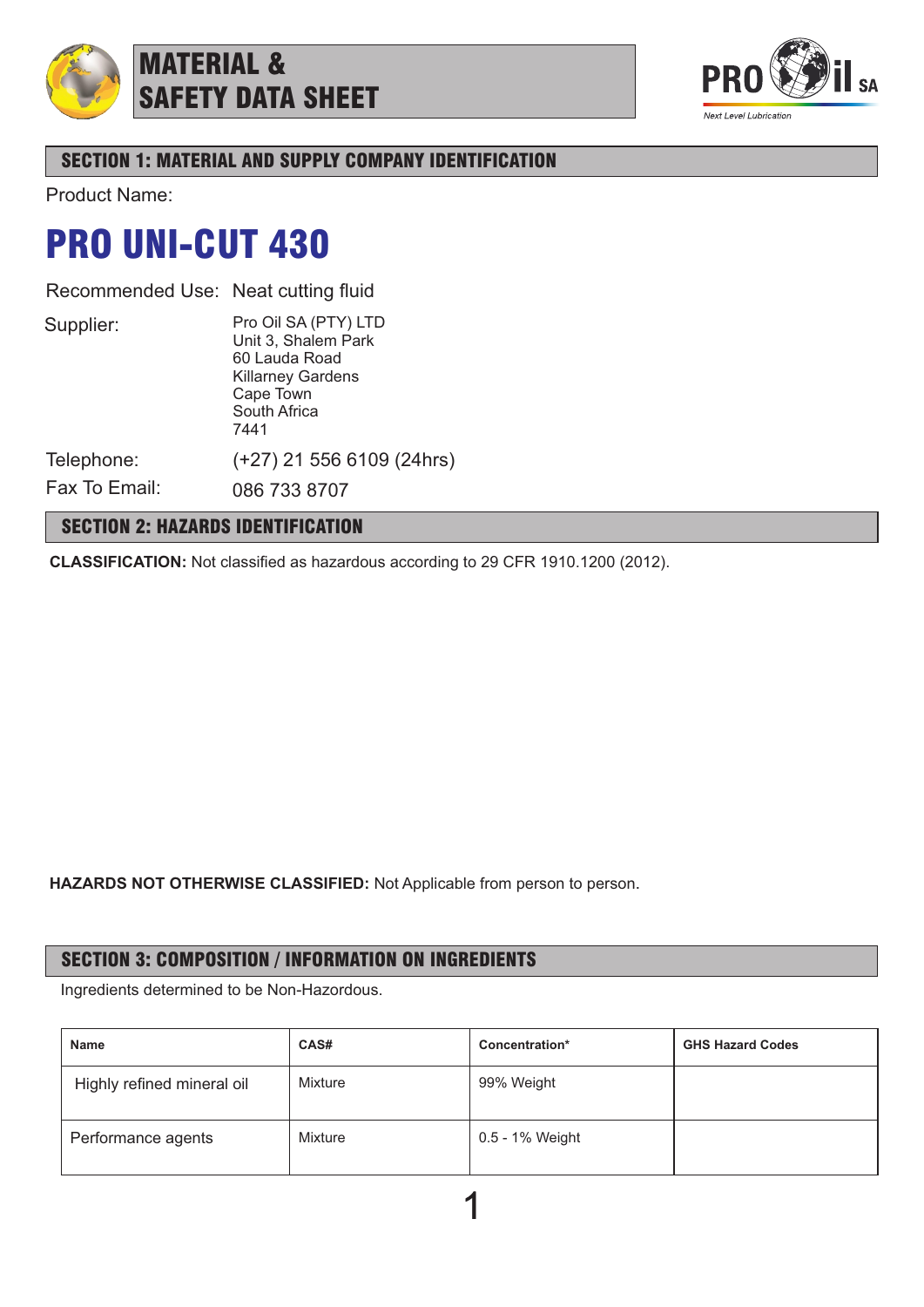

### SECTION 4: FIRST AID MEASURES

#### **INHALATION**

Remove from further exposure. For those providing assistance, avoid exposure to yourself or others. Use adequate respiratory protection. If respiratory irritation, dizziness, nausea, or unconsciousness occurs, seek immediate medical assistance. If breathing has stopped, assist ventilation with a mechanical device or use mouth-to-mouth resuscitation.

#### **SKIN CONTACT**

Wash contact areas with soap and water. If product is injected into or under the skin, or into any part of the body, regardless of the appearance of the wound or its size, the individual should be evaluated immediately by a physician as a surgical emergency. Even though initial symptoms from high pressure injection may be minimal or absent, early surgical treatment within the first few hours may significantly reduce the ultimate extent of injury.

#### **EYE CONTACT**

Flush thoroughly with water. If irritation occurs, get medical assistance.

#### **INGESTION**

First aid is normally not required. Seek medical attention if discomfort occurs.

## **NOTE TO PHYSICIAN**

None

#### SECTION 5: FIRE FIGHTING MEASURES

#### **EXTINGUISHING MEDIA**

**Appropriate Extinguishing Media:** Use water fog, foam, dry chemical or carbon dioxide (CO2) to extinguish flames.

**Inappropriate Extinguishing Media:** Straight streams of water

#### **FIRE FIGHTING**

**Fire Fighting Instructions:** Evacuate area. Prevent run-off from fire control or dilution from entering streams, sewers or drinking water supply. Fire-fighters should use standard protective equipment and in enclosed spaces, self-contained breathing apparatus (SCBA). Use water spray to cool fire exposed surfaces and to protect personnel.

**Hazardous Combustion Products:** Combustible material

## SECTION 6: ACCIDENTAL RELEASE MEASURES

#### **NOTIFICATION PROCEDURES**

In the event of a spill or accidental release, notify relevant authorities in accordance with all applicable regulations.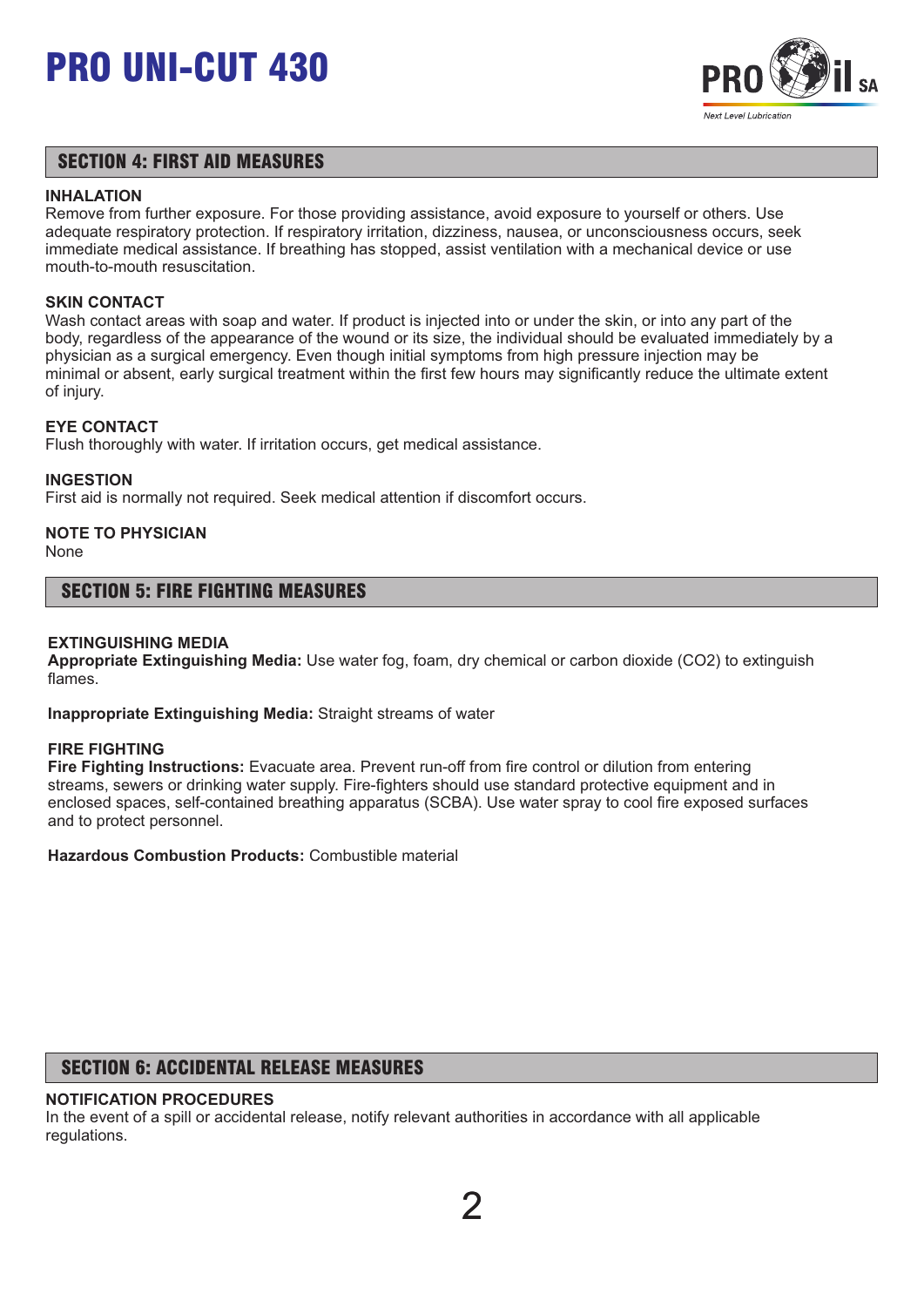

#### **PROTECTIVE MEASURES**

Avoid contact with spilled material. See Section 5 for fire fighting information. See the Hazard Identification Section for Significant Hazards. See Section 4 for First Aid Advice. See Section 8 for advice on the minimum requirements for personal protective equipment. Additional protective measures may be necessary, depending on the specific circumstances and/or the expert judgment of the emergency responders.

**For emergency responders:** Respiratory protection: respiratory protection will be necessary only in special cases, e.g., formation of mists. Half-face or full-face respirator with filter(s) for dust/organic vapor or Self Contained Breathing Apparatus (SCBA) can be used depending on the size of spill and potential level of exposure. If the exposure cannot be completely characterized or an oxygen deficient atmosphere is possible or anticipated, SCBA is recommended. Work gloves that are resistant to hydrocarbons are recommended. Gloves made of polyvinyl acetate (PVA) are not water-resistant and are not suitable for emergency use. Chemical goggles are recommended if splashes or contact with eyes is possible. Small spills: normal antistatic work clothes are usually adequate. Large spills: full body suit of chemical resistant, antistatic material is recommended.

#### **SPILL MANAGEMENT**

**Land Spill:** Stop leak if you can do so without risk. Recover by pumping or with suitable absorbent.

**Water Spill:** Stop leak if you can do so without risk. Confine the spill immediately with booms. Warn other shipping. Remove from the surface by skimming or with suitable absorbents. Seek the advice of a specialist before using dispersants.

Water spill and land spill recommendations are based on the most likely spill scenario for this material; however, geographic conditions, wind, temperature, (and in the case of a water spill) wave and current direction and speed may greatly influence the appropriate action to be taken. For this reason, local experts should be consulted. Note: Local regulations may prescribe or limit action to be taken.

#### **ENVIRONMENTAL PRECAUTIONS**

**Large Spills:** Dyke far ahead of liquid spill for later recovery and disposal. Prevent entry into waterways, sewers, basements or confined areas.

### SECTION 7: HANDLING AND STORAGE

#### **HANDLING**

Avoid eye contact and repeated or prolonged skin contact. Avoid inhalation of vapour, mist or aerosols.

#### **STORAGE**

Store in a cool, dry, well-ventilated place and out of direct sunlight. Store away from foodstuffs. Store away from incompatible materials described in Section 10. Store away from sources of heat and/or ignition. Keep container standing upright. Keep containers closed when not in use - check regularly for leaks.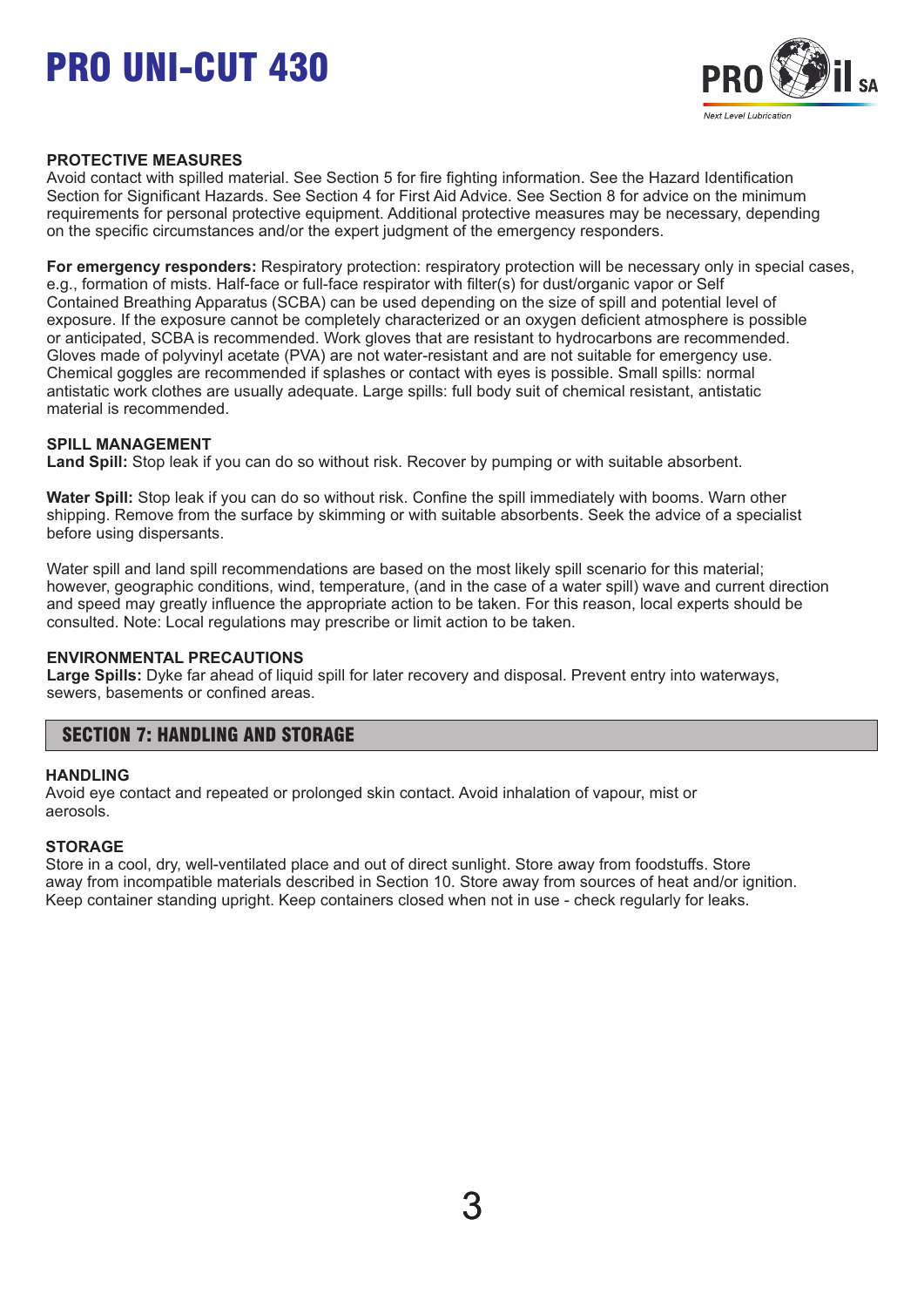

## SECTION 8: EXPOSURE CONTROL / PERSONAL PROTECTION

#### **EXPOSURE LIMIT VALUES**

Exposure limits/standards for materials that can be formed when handling this product: NOTE: Limits/standards shown for guidance only. Follow applicable regulations.

#### **BIOLOGICAL LIMITS**

No biological limits allocated.

#### **ENGINEERING CONTROLS**

The level of protection and types of controls necessary will vary depending upon potential exposure conditions. Control measures to consider:

No special requirements under ordinary conditions of use and with adequate ventilation.

#### **PERSONAL PROTECTION**

Personal protective equipment selections vary based on potential exposure conditions such as applications, handling practices, concentration and ventilation. Information on the selection of protective equipment for use with this material, as provided below, is based upon intended, normal usage.

**Respiratory Protection:** If engineering controls do not maintain airborne contaminant concentrations at a level which is adequate to protect worker health, an approved respirator may be appropriate. Respirator selection, use, and maintenance must be in accordance with regulatory requirements, if applicable. Types of respirators to be considered for this material include:

**Particulate** 

No special requirements under ordinary conditions of use and with adequate ventilation.

For high airborne concentrations, use an approved supplied-air respirator, operated in positive pressure mode. Supplied air respirators with an escape bottle may be appropriate when oxygen levels are inadequate, gas/vapour warning properties are poor, or if air purifying filter capacity/rating may be exceeded.

**Hand Protection:** Any specific glove information provided is based on published literature and glove manufacturer data. Glove suitability and breakthrough time will differ depending on the specific use conditions. Contact the glove manufacturer for specific advice on glove selection and breakthrough times for your use conditions. Inspect and replace worn or damaged gloves. The types of gloves to be considered for this material include:

Nitrile, Viton

No protection is ordinarily required under normal conditions of use.

**Eye Protection:** If contact is likely, safety glasses with side shields are recommended.

**Skin and Body Protection:** Any specific clothing information provided is based on published literature or manufacturer data. The types of clothing to be considered for this material include: No skin protection is ordinarily required under normal conditions of use. In accordance with good industrial hygiene practices, precautions should be taken to avoid skin contact.

**Specific Hygiene Measures:** Always observe good personal hygiene measures, such as washing after handling the material and before eating, drinking, and/or smoking. Routinely wash work clothing and protective equipment to remove contaminants. Discard contaminated clothing and footwear that cannot be cleaned. Practise good housekeeping.

#### **ENVIRONMENTAL CONTROLS**

Comply with applicable environmental regulations limiting discharge to air, water and soil. Protect the environment by applying appropriate control measures to prevent or limit emissions.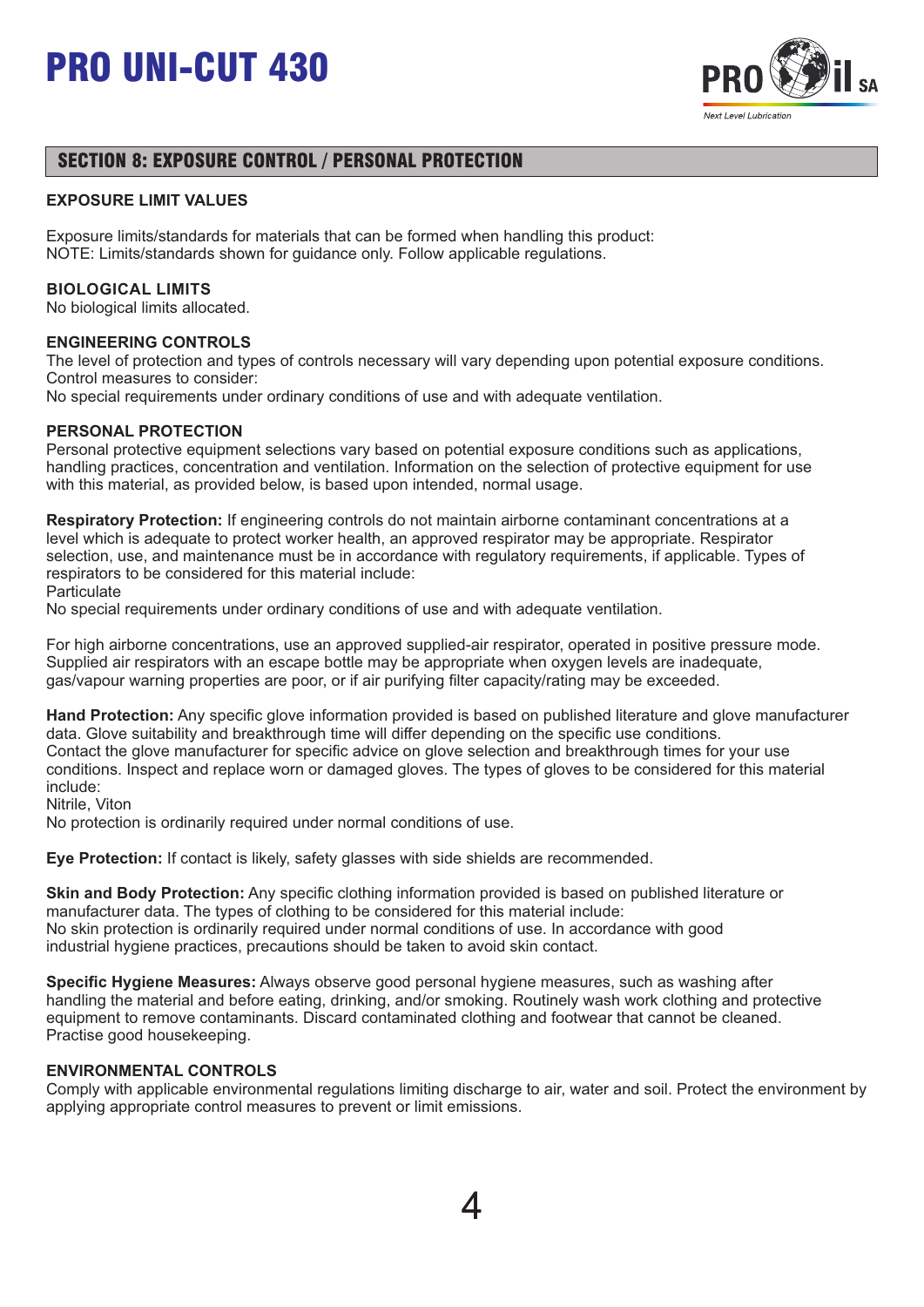

## SECTION 9: PHYSICAL AND CHEMICAL PROPERTIES

**Note: Physical and chemical properties are provided for safety, health and environmental considerations only and may not fully represent product specifications. Contact the Supplier for additional information.**

#### **GENERAL INFORMATION**

Physical State: Liquid Colour: Colourless / Clear Odour: Faint / Mild

#### **IMPORTANT HEALTH, SAFETY, AND ENVIRONMENTAL INFORMATION**

Density (at 15 °C): 0.877 kg/l Flammability (Solid, Gas): N/A Flash Point: >200°C Flammable Limits (Approximate volume % in air): N/A Autoignition Temperature: N/D Boiling Point / Range: N/D Vapour Density (Air = 1): N/D Vapour Pressure: N/D Evaporation Rate (n-butyl acetate = 1): N/D pH: N/A Solubility: Insoluble in water; Soluble in hydrocarbons Viscosity@ 40 $^{\circ}$ C: 32 mm<sup>2</sup>/s

Oxidizing Properties: See Hazards Identification Section.

#### **OTHER INFORMATION**

Freezing Point: N/A Melting Point: N/D

## SECTION 10: STABILITY AND REACTIVITY

STABILITY: Material is stable under normal conditions.

CONDITIONS TO AVOID: Excessive heat. High energy sources of ignition.

INCOMPATIBLE MATERIALS: Strong oxidisers

HAZARDOUS DECOMPOSITION PRODUCTS: Oxides of carbon and nitrogen, smoke and other toxic fumes

POSSIBILITY OF HAZARDOUS REACTIONS: No known hazardous reactions.

### SECTION 11: TOXICOLOGICAL INFORMATION

No adverse health effects expected if the product is handled in accordance with this Safety Data Sheet and the product label. Symptoms or effects that may arise if the product is mishandled and overexposure occurs are:

#### **Acute Effects**

**Inhalation:** Material may be an irritant to mucous membranes and respiratory tract. **Skin contact:** Contact with skin may result in irritation.

5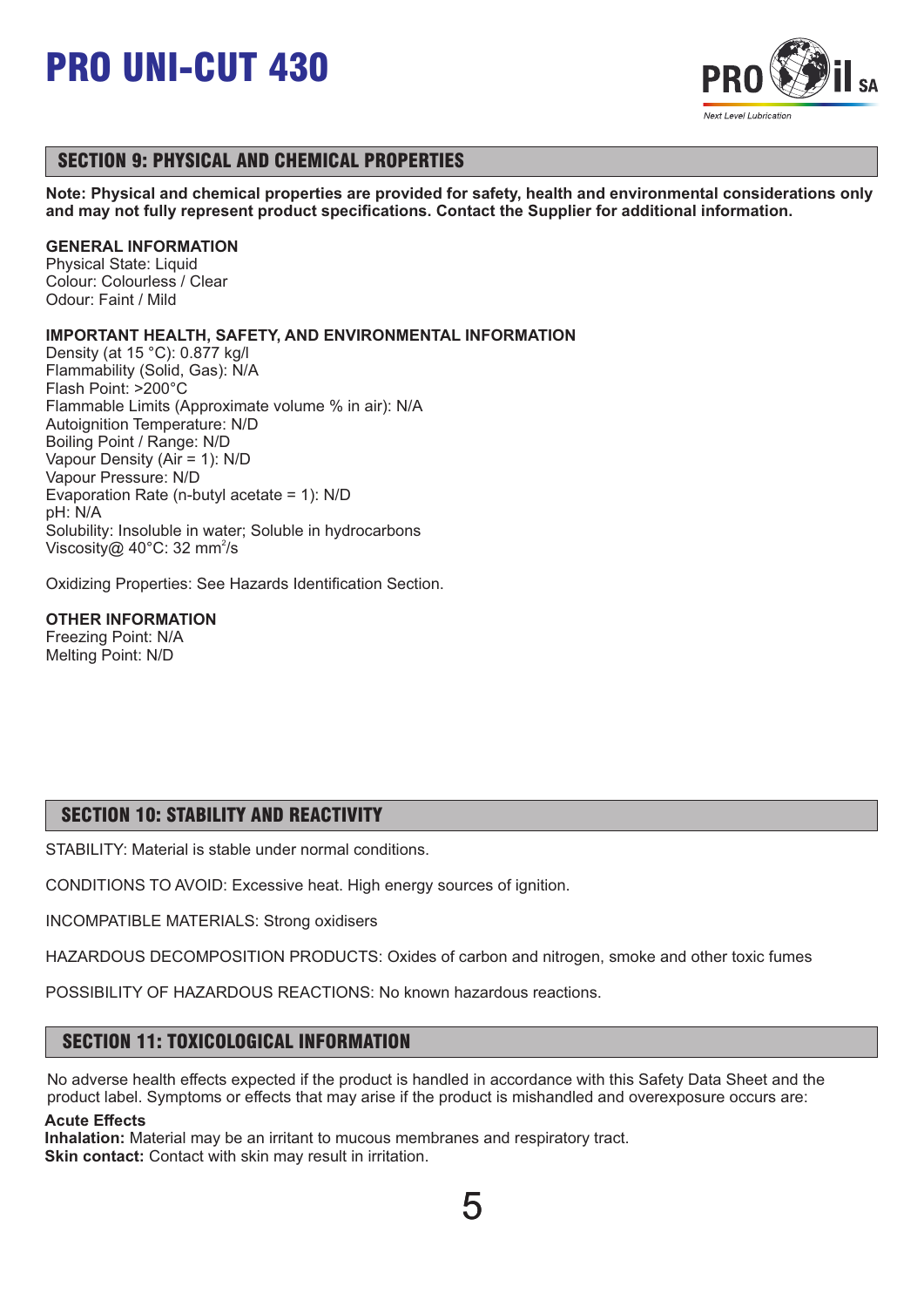

**Ingestion:** Swallowing can result in nausea, vomiting and irritation of the gastrointestinal tract. **Eye contact:** May be an eye irritant.

Acute toxicity

**Inhalation:** This material has been classified as non-hazardous. Acute toxicity estimate (based on ingredients): LC50  $>$  20.0 mg/L for vapours or LC50  $>$  5.0 mg/L for dust and mist or LC50  $>$  5,000 ppm gas

**Skin contact:** This material has been classified as non-hazardous. Acute toxicity estimate (based on ingredients): >5,000 mg/Kg bw

**Ingestion:** This material has been classified as non-hazardous. Acute toxicity estimate (based on ingredients): >5,000 mg/Kg bw

**Corrosion/Irritancy:** Eye: this material has been classified as not corrosive or irritating to eyes. Skin: this material has been classified as not corrosive or irritating to skin.

**Sensitisation:** Inhalation: this material has been classified as not a respiratory sensitiser. Skin: this material has been classified as not a skin sensitiser.

**Aspiration hazard:** This material has been classified as non-hazardous.

**Specific target organ toxicity (single exposure):** This material has been classified as non-hazardous.

**Chronic Toxicity**

**Mutagenicity:** This material has been classified as non-hazardous.

**Carcinogenicity:** This material has been classified as non-hazardous.

**Reproductive toxicity (including via lactation):** This material has been classified as non-hazardous.

**Specific target organ toxicity (repeat exposure):** This material has been classified as non-hazardous.

## SECTION 12: ECOLOGICAL INFORMATION

#### **ECOTOXICITY**

This material is not expected to be harmful to aquatic organisms.

The product has not been tested. The statement has been derived from the properties of the individual components.

#### **MOBILITY**

No data available.

#### **PERSISTENCE AND DEGRADABILITY**

This material is not expected to be readily biodegradable. The biodegradability of this material is based on an evaluation of data for the components or a similar material.

The product has not been tested. The statement has been derived from the properties of the individual components.

#### **POTENTIAL TO BIOACCUMULATE**

**Bioconcentration Factor:** No data available. **Octanol/Water Partition Coefficient:** No data available

### SECTION 13: DISPOSAL CONSIDERATIONS

Disposal recommendations based on material as supplied. Disposal must be in accordance with current applicable laws and regulations, and material characteristics at time of disposal.

#### **DISPOSAL RECOMMENDATIONS**

The generation of waste should be avoided or minimized wherever possible. Significant quantities of waste product residues should not be disposed of viathe foul sewer but processed in a suitable effluent treatment plant. Dispose of surplus and non-recyclable products via a licensed waste disposal contractor. Disposal of this product, solutions and any by-products should at all times comply with the requirements of environmental protection and waste disposal legislation and any regional local authority requirements. Waste packaging should be recycled. Incineration or landfill should only be considered when recycling is not feasible. This material and its container must be disposed of in a safe way. Care should be taken when handling emptied containers that have not been cleaned or rinsed out.

**Empty Container Warning:** Empty Container Warning (where applicable): Empty containers may contain residue and can be dangerous. Do not attempt to refill or clean containers without proper instructions. Empty drums should be completely drained and safely stored until appropriately reconditioned or disposed. Empty containers should be taken for recycling, recovery, or disposal through suitably qualified or licensed contractor and in accordance with governmental regulations. DO NOT PRESSURISE, CUT, WELD, BRAZE, SOLDER, DRILL, GRIND, OR EXPOSE SUCH CONTAINERS TO HEAT, FLAME, SPARKS, STATIC ELECTRICITY, OR OTHER SOURCES OF IGNITION. THEY MAY EXPLODE AND CAUSE INJURY OR DEATH.